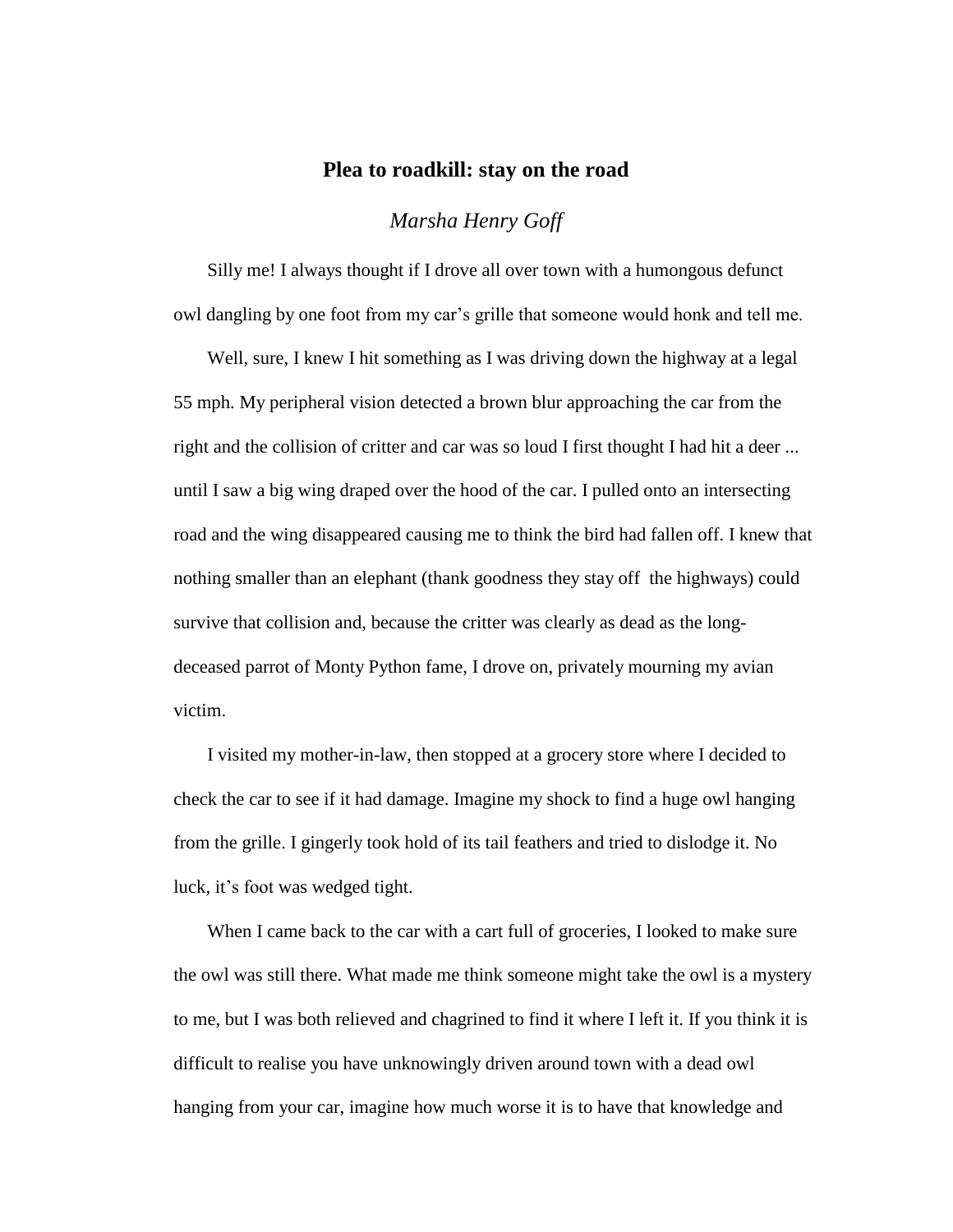envision approaching drivers saying to their passengers, "I wonder why she's got that big bird hanging from her car?"

Then, too, I was afraid if it fell off that I might run over it (yeah, like I could do it any more damage). Not to worry. It stayed firmly attached during the drive home and was delivered intact to our garage. I opened the door into the house and told husband Ray I needed his help. He walked right past the front of the car, opened the back door and began removing sacks of groceries.

"Not that," I said, "here's what I need help with."

I missed a great Kodak moment when Ray saw the owl. He was speechless. I wasn't. "You know how, when you accidentally hit a critter, you leave it in the road as roadkill? Well, not me. I give it a nice long ride and bring it home."

Laid out on the garage floor, the owl measured 20 inches from head to tail. He hadn't a mark on him so at least his death was quick and bloodless. Ray diagnosed him with a broken neck. "He sure is pretty," I said.

"Uh-huh," Ray agreed, "pretty dead."

"Well, he's too pretty to leave out for the coyotes. Tomorrow I'll call the natural history museum or some taxidermists and see if they want him."

"Do you want to have him stuffed and keep him?" Ray asked.

"What? You think I want a reminder of killing that beautiful creature? No thanks."

I quickly learned that Saturday is not a good day to give away a dead owl. There was no answer at the museum so I finally reached a taxidermist and offered the owl to him. "I'd love to take him," he said, "but I can't. They're federally protected."